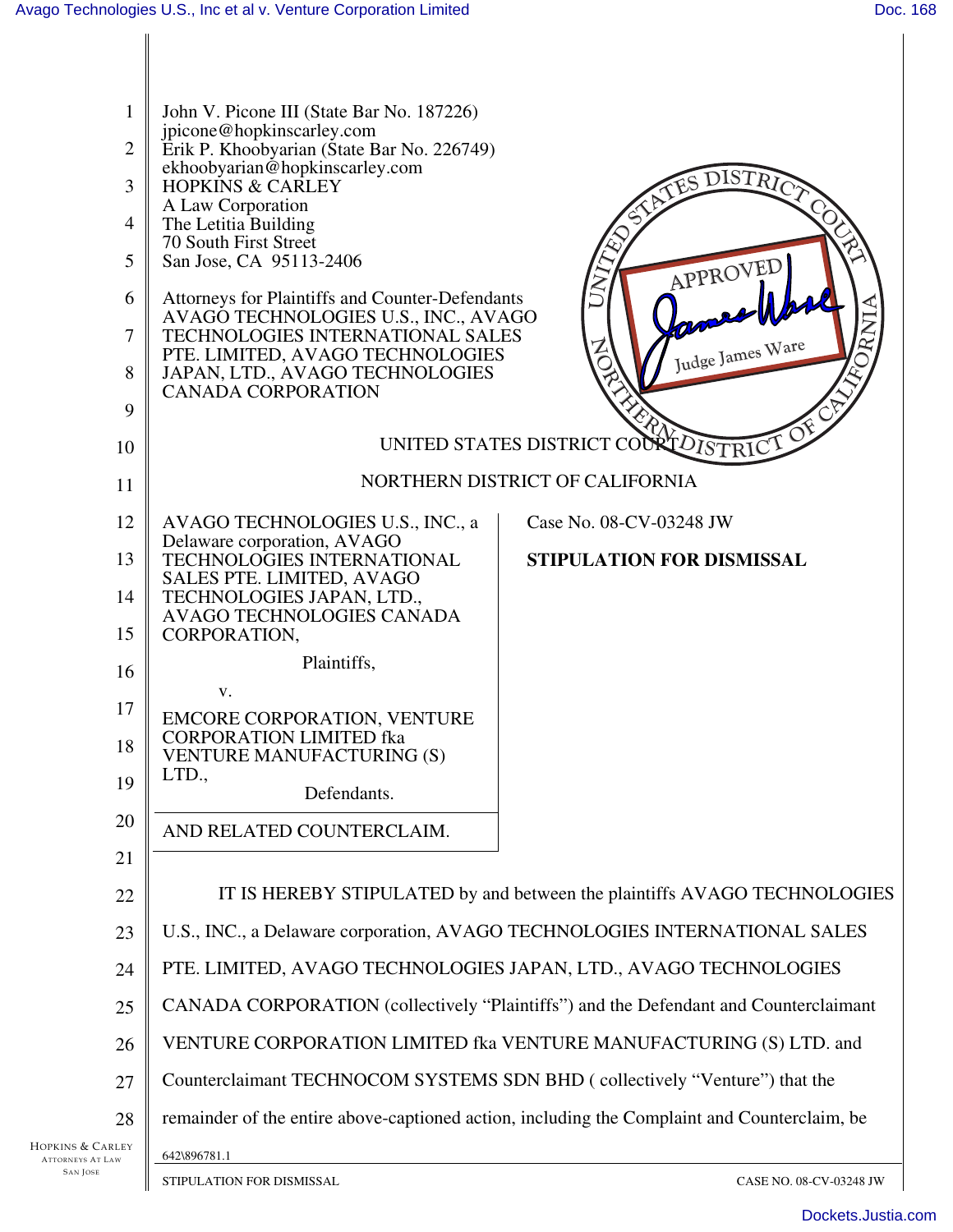| and hereby is dismissed with prejudice as to Plaintiffs and Venture pursuant to Fed. R. Civ. Proc.    |                                                                                                   |  |
|-------------------------------------------------------------------------------------------------------|---------------------------------------------------------------------------------------------------|--|
| $41(a)(1)$ ; each party to bear its own costs. The parties request that the Court retain jurisdiction |                                                                                                   |  |
| should intervention be required regarding performance under the settlement agreement between          |                                                                                                   |  |
| Plaintiffs and Venture.                                                                               |                                                                                                   |  |
|                                                                                                       |                                                                                                   |  |
| Dated: January 20, 2012                                                                               | <b>HOPKINS &amp; CARLEY</b>                                                                       |  |
|                                                                                                       | A Law Corporation                                                                                 |  |
|                                                                                                       |                                                                                                   |  |
|                                                                                                       | By: /s/ Erik P. Khoobyarian<br>Erik P. Khoobyarian                                                |  |
|                                                                                                       | Attorneys for Plaintiffs and<br><b>Counter-Defendants</b>                                         |  |
|                                                                                                       | AVAGO TECHNOLOGIES U.S., INC.,<br><b>AVAGO TECHNOLOGIES</b>                                       |  |
|                                                                                                       | INTERNATIONAL SALES PTE. LIMITED,<br>AVAGO TECHNOLOGIES JAPAN, LTD.,<br>AVAGO TECHNOLOGIES CANADA |  |
|                                                                                                       | <b>CORPORATION</b>                                                                                |  |
|                                                                                                       |                                                                                                   |  |
| Dated: January 20, 2012                                                                               | <b>WHITE &amp; CASE</b>                                                                           |  |
|                                                                                                       |                                                                                                   |  |
|                                                                                                       | By: \s\ Matthew P. Lewis<br>Matthew P. Lewis                                                      |  |
|                                                                                                       | Attorneys for Defendant and Counterclaimant<br>VENTURE CORPORATION LIMITED fka                    |  |
|                                                                                                       | VENTURE MANUFACTURING (S) LTD.<br>and Counterclaimant TECHNOCOM                                   |  |
|                                                                                                       | <b>SYSTEMS SDN BHD</b>                                                                            |  |
|                                                                                                       |                                                                                                   |  |
| <b>ATTESTATION OF ERIK P. KHOOBYARIAN</b>                                                             |                                                                                                   |  |
| I, Erik P. Khoobyarian, am one of the attorneys of record for Plaintiffs AVAGO                        |                                                                                                   |  |
| TECHNOLOGIES U.S., INC., AVAGO TECHNOLOGIES INTERNATIONAL SALES PTE.                                  |                                                                                                   |  |
| LIMITED, AVAGO TECHNOLOGIES JAPAN, LTD., and AVAGO TECHNOLOGIES                                       |                                                                                                   |  |
| CANADA CORPORATION. I have obtained concurrence in the filing of this document from                   |                                                                                                   |  |
| Matthew P. Lewis attorney of record for Defendant and Counterclaimant VENTURE                         |                                                                                                   |  |
|                                                                                                       | CORPORATION LIMITED fka VENTURE MANUFACTURING (S) LTD. and Counterclaimant                        |  |
| 642\896781.1                                                                                          | $-2-$<br>CASE NO. 08-CV-03248 JW                                                                  |  |
|                                                                                                       | STIPULATION FOR DISMISSAL                                                                         |  |